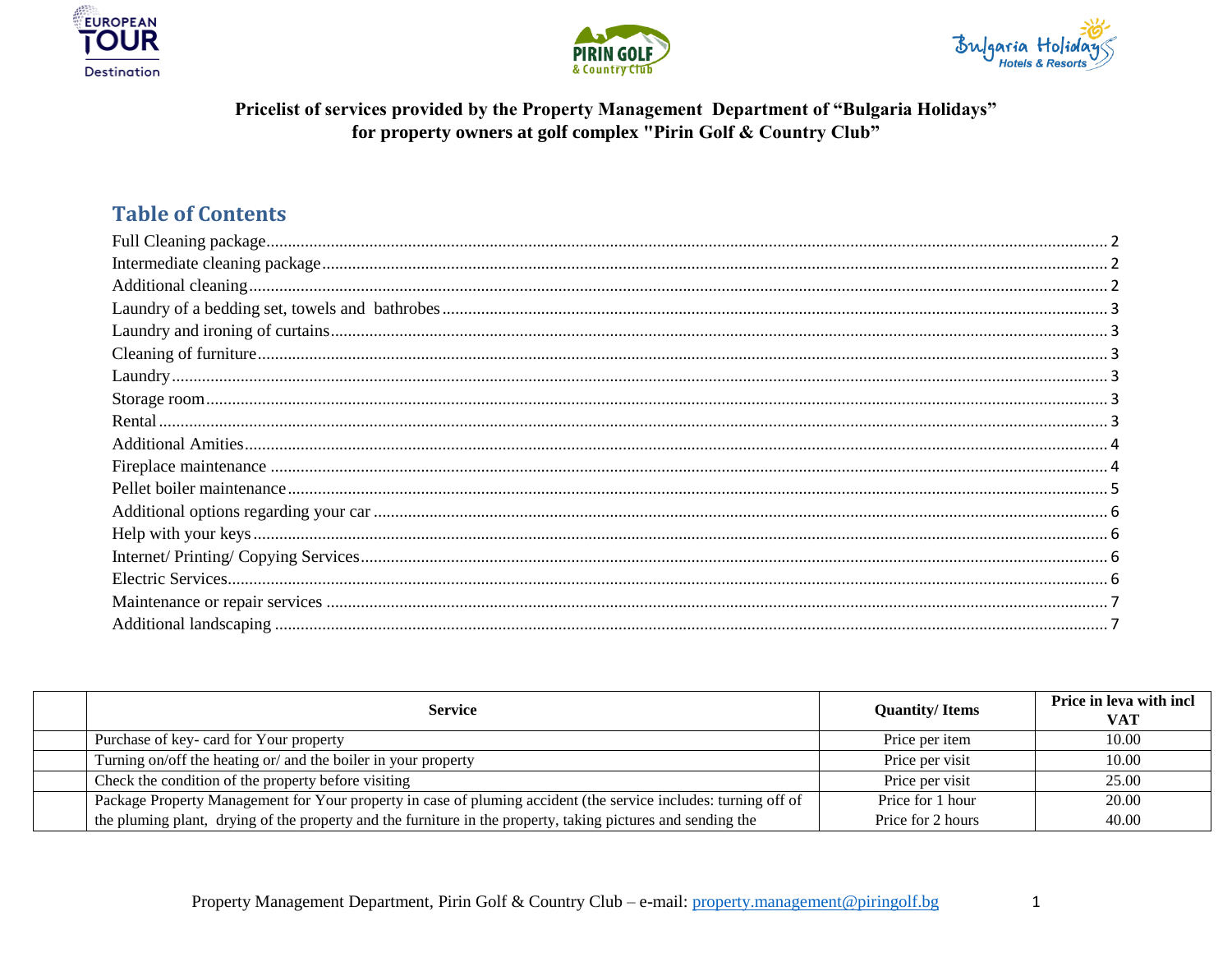





<span id="page-1-2"></span><span id="page-1-1"></span><span id="page-1-0"></span>

|                                              | pictures and information to the customer; the service is performed by a minimum of 2 persons rights)                                                                                                                                                                                                                                                                      |                  |              |  |  |
|----------------------------------------------|---------------------------------------------------------------------------------------------------------------------------------------------------------------------------------------------------------------------------------------------------------------------------------------------------------------------------------------------------------------------------|------------------|--------------|--|--|
|                                              | Package Property Management for Your property (for more information please read the attached file)                                                                                                                                                                                                                                                                        | Price for 1 year | 600.00       |  |  |
|                                              | <b>Full Cleaning package</b>                                                                                                                                                                                                                                                                                                                                              |                  |              |  |  |
|                                              | One-bedroom apartment or studio                                                                                                                                                                                                                                                                                                                                           |                  | 30.00        |  |  |
| 2                                            | Two-bedroom apartment                                                                                                                                                                                                                                                                                                                                                     |                  | 45.00        |  |  |
| 3                                            | Three-bedroom apartment                                                                                                                                                                                                                                                                                                                                                   |                  | 55.00        |  |  |
| $\overline{4}$                               | House - Lake district                                                                                                                                                                                                                                                                                                                                                     |                  | 65.00        |  |  |
| 5                                            | House - Malina                                                                                                                                                                                                                                                                                                                                                            |                  | 95.00        |  |  |
| 6                                            | House Mountain                                                                                                                                                                                                                                                                                                                                                            |                  | 180.00       |  |  |
|                                              | Cleaning includes vacuum cleaning, cleaning of all floors with detergent, cleaning of bathrooms, cleaning of kitchen appliances, clearning of lighting fixtures, dusting powder, household<br>waste disposal. Additional payment is required for change of towels and bed linen, change of utilities and cleaning of tableware (pots and pans, kitchen knives and other). |                  |              |  |  |
|                                              | Intermediate cleaning package                                                                                                                                                                                                                                                                                                                                             |                  |              |  |  |
|                                              | One-bedroom apartment or studio                                                                                                                                                                                                                                                                                                                                           |                  | 20.00        |  |  |
| $\overline{2}$                               | Two-bedroom apartment                                                                                                                                                                                                                                                                                                                                                     |                  | 30.00        |  |  |
| 3                                            | Three-bedroom apartment                                                                                                                                                                                                                                                                                                                                                   |                  | 40.00        |  |  |
| $\overline{4}$                               | House-Lake district                                                                                                                                                                                                                                                                                                                                                       |                  | 40.00        |  |  |
| $\mathfrak{H}$                               | House - Malina                                                                                                                                                                                                                                                                                                                                                            |                  | 65.00        |  |  |
| 6                                            | HouseMountain                                                                                                                                                                                                                                                                                                                                                             |                  | 130.00       |  |  |
|                                              | The Serice includes vacuum cleaning, dusting powder and disposal of waste. Additional payment is required for change of towels/bed linen, change of utilities, cleaning of bathroom and                                                                                                                                                                                   |                  |              |  |  |
| toilet, cleaning of kitchen and kitchenette. |                                                                                                                                                                                                                                                                                                                                                                           |                  |              |  |  |
|                                              | <b>Additional cleaning</b>                                                                                                                                                                                                                                                                                                                                                |                  |              |  |  |
|                                              | Dish washing and cleaning of the kitchen sink (in the kitchen)                                                                                                                                                                                                                                                                                                            |                  | 36.00        |  |  |
| 2                                            | Cleaning of the balcony                                                                                                                                                                                                                                                                                                                                                   |                  | 20.00        |  |  |
| 3                                            | Bathroom cleaning                                                                                                                                                                                                                                                                                                                                                         |                  | 40.00        |  |  |
|                                              | Cleaning of windows -both sides                                                                                                                                                                                                                                                                                                                                           |                  |              |  |  |
|                                              | -studio /one-bedroom apartment                                                                                                                                                                                                                                                                                                                                            |                  | 36.00        |  |  |
| $\overline{4}$                               | -Two-bedroom apartment                                                                                                                                                                                                                                                                                                                                                    |                  | 60.00        |  |  |
|                                              | -Three-bedrooms/House /lake district/                                                                                                                                                                                                                                                                                                                                     |                  | 72.00        |  |  |
|                                              | -Malina House                                                                                                                                                                                                                                                                                                                                                             |                  | 90.00        |  |  |
|                                              | -Mountain House                                                                                                                                                                                                                                                                                                                                                           |                  | 120.00       |  |  |
| 5                                            | Cleaning of courtyard                                                                                                                                                                                                                                                                                                                                                     | 1 hour           | 30.00        |  |  |
| 6                                            | Garbage disposal                                                                                                                                                                                                                                                                                                                                                          |                  | 30.00        |  |  |
| $\tau$                                       | Disposal of construction materials                                                                                                                                                                                                                                                                                                                                        | Up to 40 bags    | 50.00        |  |  |
| 8                                            | Watering of flowers                                                                                                                                                                                                                                                                                                                                                       |                  | 10.00        |  |  |
| 9                                            | Disinfection to prevent insects                                                                                                                                                                                                                                                                                                                                           | According to the | On agreement |  |  |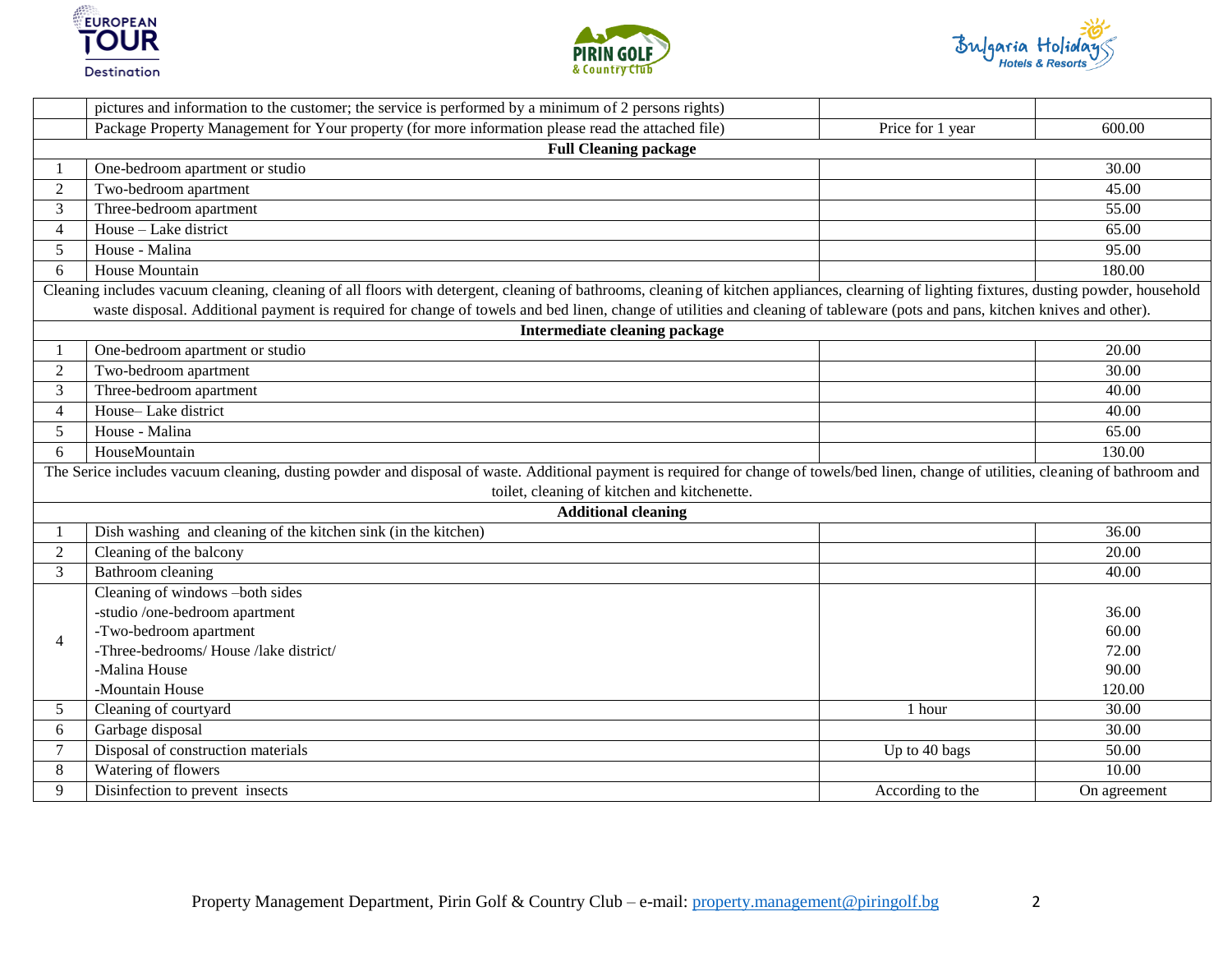





<span id="page-2-5"></span><span id="page-2-4"></span><span id="page-2-3"></span><span id="page-2-2"></span><span id="page-2-1"></span><span id="page-2-0"></span>

|                     | Laundry of a bedding set, towels and bathrobes                                                                                      |                     |                     |  |  |
|---------------------|-------------------------------------------------------------------------------------------------------------------------------------|---------------------|---------------------|--|--|
|                     | One-bedroom apartment or studio                                                                                                     |                     | 15.00               |  |  |
| $\overline{2}$      | Two-bedroom apartment                                                                                                               |                     | 20.00               |  |  |
| 3                   | Three-bedroom apartment                                                                                                             |                     | 25.00               |  |  |
| $\overline{4}$      | House - Lake district                                                                                                               |                     | 30.00               |  |  |
| 5                   | House - Malina                                                                                                                      |                     | 50.00               |  |  |
| 6                   | House - Mountain                                                                                                                    |                     | 90.00               |  |  |
|                     | The service includes washing of - bedding set, towels and bathrobes                                                                 |                     |                     |  |  |
|                     | Ironing of bedding set                                                                                                              |                     | 10.00               |  |  |
|                     | Laundry and ironing of curtains                                                                                                     |                     |                     |  |  |
| $\mathbf{1}$        | One-bedroom apartment or studio                                                                                                     |                     | 30.00               |  |  |
| $\overline{2}$      | Two-bedroom apartment                                                                                                               |                     | 35.00               |  |  |
| 3                   | Three-bedroom apartment                                                                                                             |                     | 40.00               |  |  |
| $\overline{4}$      | House - Lake district                                                                                                               |                     | 60.00               |  |  |
| 5                   | House - Malina                                                                                                                      |                     | 70.00               |  |  |
| 6                   | House Mountain                                                                                                                      |                     | 90.00               |  |  |
|                     | The service includes laundry, ironing and placing your curtains in Your property.                                                   |                     |                     |  |  |
|                     | <b>Cleaning of furniture</b>                                                                                                        |                     |                     |  |  |
|                     | One-bedroom apartment or studio                                                                                                     |                     | 30.00               |  |  |
| $\overline{2}$      | Two-bedroom apartment                                                                                                               |                     | 35.00               |  |  |
| 3                   | Three-bedroom apartment                                                                                                             |                     | 40.00               |  |  |
| $\overline{4}$      | House - Lake district                                                                                                               |                     | 60.00               |  |  |
| 5                   | House - Malina                                                                                                                      |                     | 70.00               |  |  |
|                     | The service includes washing of furniture.                                                                                          |                     |                     |  |  |
|                     | Laundry                                                                                                                             |                     |                     |  |  |
|                     | Laundry and drying $(1 - 5 \text{ kg})$                                                                                             |                     | 15.00               |  |  |
| $\overline{2}$      | Laundry and drying (15-18 kg)                                                                                                       |                     | 30.00               |  |  |
| $\overline{3}$      | Ironing (1 piece)                                                                                                                   |                     | 5.00                |  |  |
|                     | The service includes laundry, drying or ironing of all other personal items different than begging set, towels, sofas and curtains. |                     |                     |  |  |
| <b>Storage room</b> |                                                                                                                                     |                     |                     |  |  |
|                     | Storage room for 1 week                                                                                                             | 1 suitcase/box/item | 20.00               |  |  |
| $\overline{2}$      | Storage room for 1 month/ 3 months/ 6 months                                                                                        | 1 suitcase/box/item | 50.00/120.00/240.00 |  |  |
| Rental              |                                                                                                                                     |                     |                     |  |  |
|                     | Bedding sets                                                                                                                        | $\overline{2}$      | 10.00               |  |  |
| 2                   | Towel                                                                                                                               |                     | 10.00               |  |  |
| 3                   | Bathrobe                                                                                                                            | $\mathbf{1}$        | 15.00               |  |  |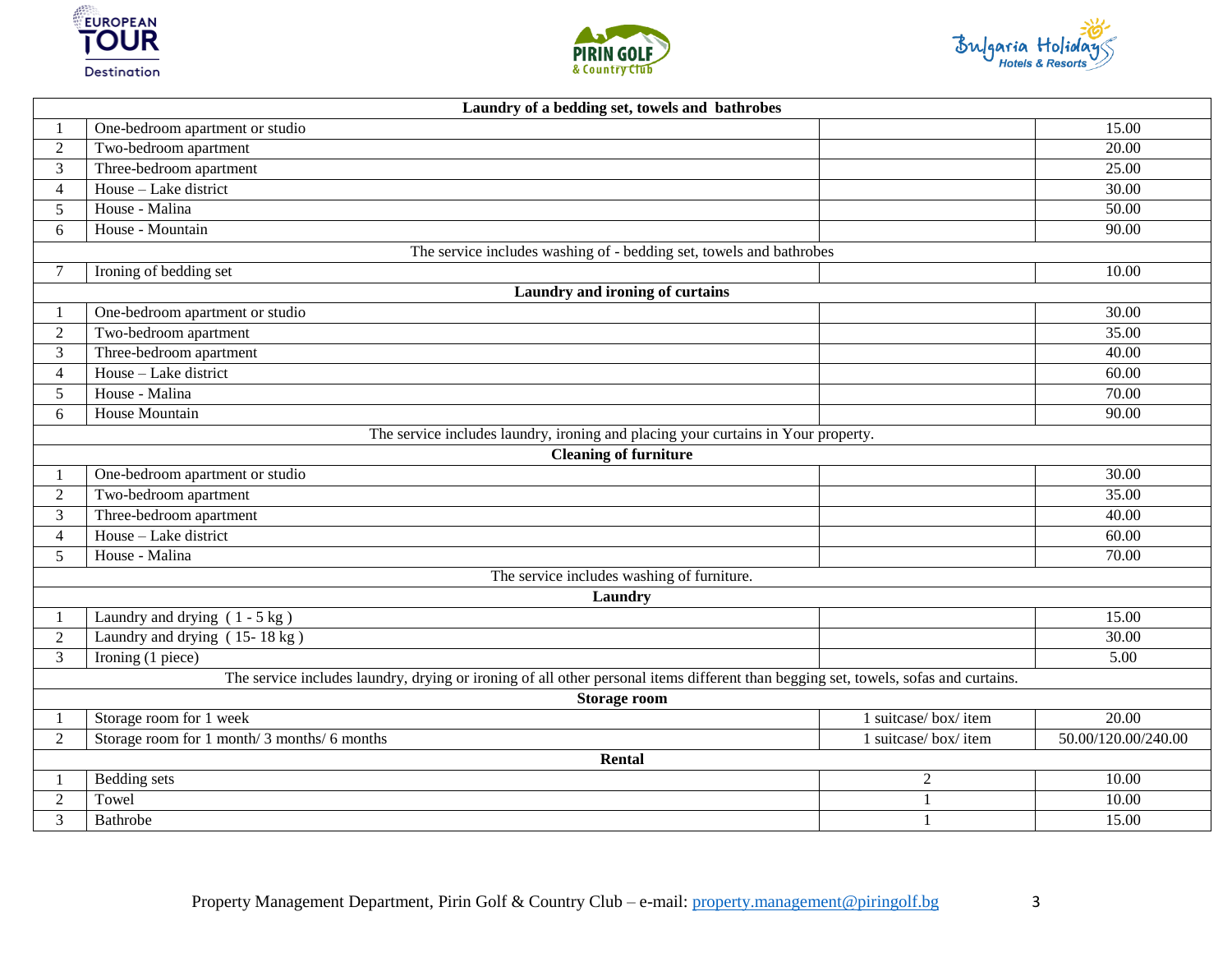





<span id="page-3-1"></span><span id="page-3-0"></span>

| 4               | <b>Blanket</b>                                                                                                       |                              | 48.00             |
|-----------------|----------------------------------------------------------------------------------------------------------------------|------------------------------|-------------------|
| 5               | Bed (additional extending bed)                                                                                       |                              | 20.00             |
| 6               | Ironing table                                                                                                        |                              | 10.00             |
| $\tau$          | Iron                                                                                                                 |                              | 20.00             |
| 8               | Hair-drier                                                                                                           |                              | 20.00             |
| 9               | <b>Baby Cot</b>                                                                                                      |                              | 10.00             |
| 10              | A baby high chair                                                                                                    |                              | 10.00             |
| 11              | Chaise longue                                                                                                        | 1 - From 1 till 30 days      | 50.00             |
| 12              | Rental set of cooking (the set includes a box with cover pot with lid, frying pan, kitchen utensils /fork, ladle and | For 7 days                   | 25.00             |
|                 | slotted spoon 2 pcs / and tray)                                                                                      | From 8 to 30 days            | 40.00             |
| 13              | Safe box at reception desk at Pirin Golf Hotel & SPA                                                                 | 24 hours                     | 20.00             |
| $\overline{14}$ | Ladder rental                                                                                                        | 1 hour                       | 20.00             |
|                 | <b>Additional Amities</b>                                                                                            |                              |                   |
|                 | Soap                                                                                                                 | $\overline{c}$               | 2.00              |
| $\overline{2}$  | Shampoo                                                                                                              | $\overline{2}$               | 2.00              |
| 3               | <b>Bath</b> foam                                                                                                     | $\overline{2}$               | $\overline{3.00}$ |
| 4               | Sewing set                                                                                                           | $\overline{2}$               | 2.00              |
| 5               | Matches                                                                                                              | $\sqrt{2}$                   | 1.00              |
| 6               | Sanitary bag                                                                                                         | $\overline{2}$               | 1.00              |
| 7               | Laundry bag                                                                                                          | $\overline{2}$               | 2.00              |
| 8               | Ear sticks                                                                                                           | $\overline{2}$               | 2.00              |
| 9               | Shoe sponge                                                                                                          | $\overline{2}$               | 2.00              |
| 10              | Slippers                                                                                                             | $\overline{2}$               | 10.00             |
| 11              | Shoehoen                                                                                                             |                              | 5.00              |
| 12              | Brush for clothes                                                                                                    |                              | 5.00              |
| 13              | Toilet paper                                                                                                         |                              | 1.00              |
| 14              | Shower cap                                                                                                           |                              | 2.00              |
|                 | <b>Fireplace maintenance</b>                                                                                         |                              |                   |
|                 | Daily inspection of the boiler                                                                                       |                              | 10.00             |
| 2               | Purchase of coniferous trees for your fireplace (the price do not include the delivery of the product, cleaning and  | 1 bag $/$ 0.024 cubic meters | 18.00             |
|                 | firing the fireplace)                                                                                                |                              |                   |
| 3               | Purchase of coniferous trees for your fireplace (the price do not include the delivery of the product, cleaning and  | 1 cubic meter<br>1           | 110.00            |
|                 | firing the fireplace)                                                                                                |                              |                   |
| $\overline{4}$  | Purchase of deciduous trees for your fireplace                                                                       | 1 bag $/$ 0.024 cubic meters | 25.00             |
|                 | (the price do not include the delivery of the product, cleaning and firing the fireplace)                            |                              |                   |
| 5               | Purchase of deciduous trees for your fireplace                                                                       | 1 cubic meter                | 130.00            |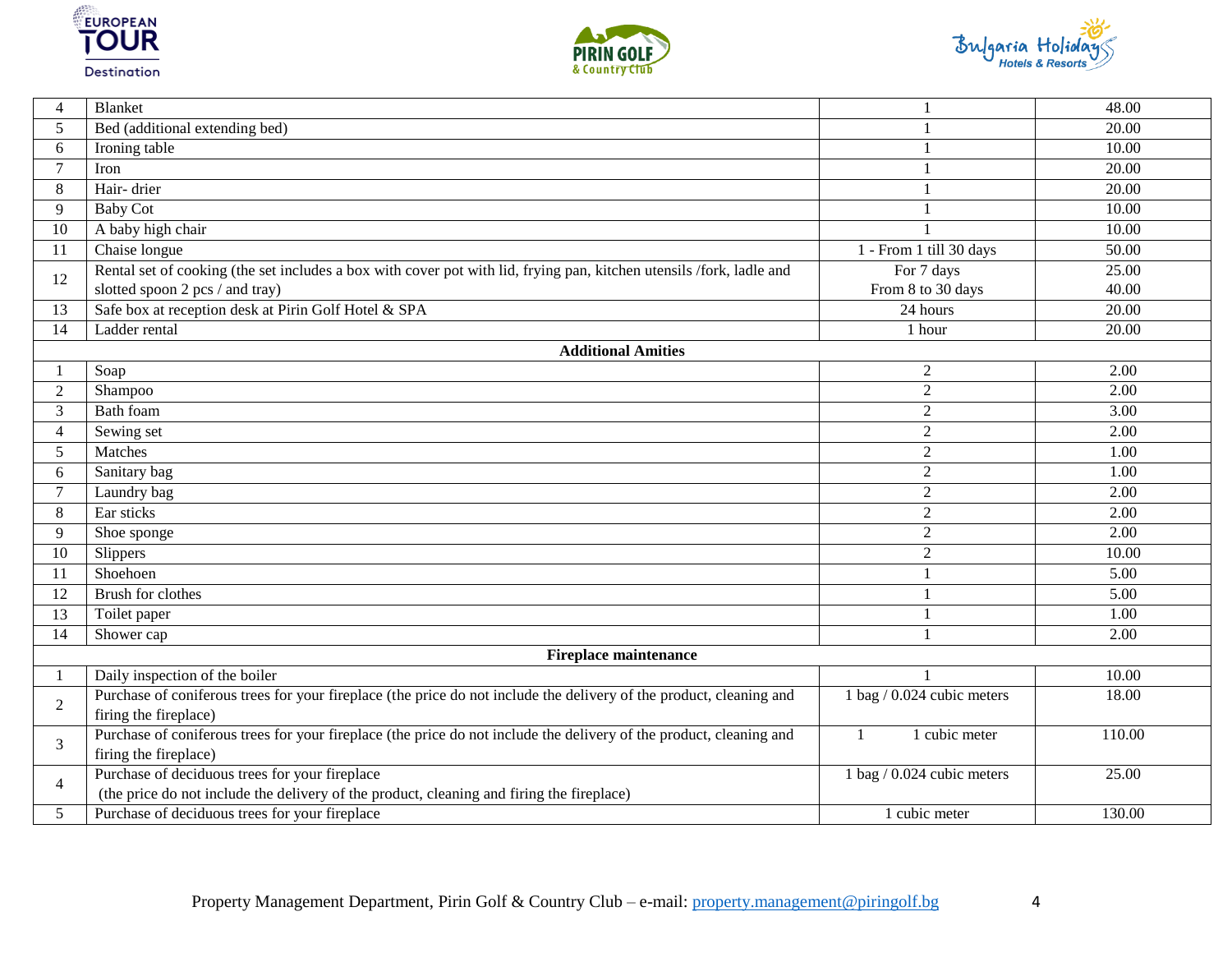





<span id="page-4-0"></span>

|                | (the price do not include the delivery of the product, cleaning and firing the fireplace)                           |                                             |        |
|----------------|---------------------------------------------------------------------------------------------------------------------|---------------------------------------------|--------|
| 6              | Delivery, cleaning and filling of your fireplace – single application                                               | From 1 bag to $\frac{1}{2}$ cubic           | 25.00  |
|                | (the price doesn't include wood for the fireplace; the service is provided upon request)                            | 1 cubic                                     | 35.00  |
|                | Delivery                                                                                                            | From 1 bag to 1/2 cubic                     | 10.00  |
| 7              | (the price doesn't include wood for the fireplace; the service is provided upon request)                            | 1 cubic                                     | 20.00  |
| 8              | Diagnostic of your fireplace                                                                                        |                                             | 50.00  |
| 9              | Charcoal                                                                                                            | 3 kg.                                       | 15.00  |
|                | Pellet boiler maintenance                                                                                           |                                             |        |
|                | Purchase of pellets (the price do not include the delivery service and the maintenance of the pellet boiler)        | 1 ton pellets                               | 650.00 |
| 2              | Delivery, cleaning, maintenance, filling (the price doesn't include the purchase of pallets)                        |                                             | 25.00  |
| 3              | Venting a pellet boiler                                                                                             |                                             | 15.00  |
|                | (the service is undertaken when the boiler stops due to lack of pellets or there is air in the system)              |                                             |        |
| $\overline{4}$ | Purchase of a pellets bag (the price do not include the delivery service and the maintenance of the pellet          | 1 piece/ 15 kg.                             | 11.00  |
|                | installation)                                                                                                       |                                             |        |
| 5              | Delivery of pellets to the property of the owner (the price do not include the products and the maintenance of the  | up to 1/2 ton pellets                       | 10.00  |
|                | pellet installation)                                                                                                | 1 ton pellets                               | 20.00  |
|                | Delivery of pellets from the premises of the Property Management Department (this service is valid for owners       | up to $\frac{1}{2}$ ton pellets             | 10.00  |
| 6              | whose pellets are stored in the premises of the Management Board. For each request for delivery of a number of      | 1 ton pellets                               | 20.00  |
|                | bags from the premises of the Department to the owner's property delivery is paid)                                  |                                             |        |
| $\tau$         | Pellets delivery (the price does not include the products)                                                          | up to $\frac{1}{2}$ ton pellets (33 pieces) | 25.00  |
|                |                                                                                                                     | 1 ton pellets (66 pieces)                   | 35.00  |
| 8              | Import and arrangement of pellets in certain rooms per hour                                                         | 1 <sub>ton</sub>                            | 40.00  |
| 9              | Bioethanol                                                                                                          | tank filling                                | 55.00  |
| 10             | Gas bottles                                                                                                         | 1 bottle                                    | 55.00  |
|                | Monthly maintenance of pellet installation (the service includes a daily checkup of the pellet boiler, cleaning,    | Price per month in case / 1                 |        |
|                | adding pellets and controlling the temperature of the pellet boiler according to prior instructions by the property | month request only for the                  | 300.00 |
|                | owner; the service does not include a control of the temperature from the thermoregulatory inside of the property)  | winter period                               |        |
|                |                                                                                                                     |                                             |        |
| 11             | Winter period – from the 1st of November till the 31st of March                                                     | Price per month, of minimum 3               | 180.00 |
|                |                                                                                                                     | months maintenance for the                  |        |
|                |                                                                                                                     | winter period                               |        |
|                |                                                                                                                     |                                             |        |
|                | Summer period – from the 1st of April till the 30th of October                                                      | Price per month for the summer              | 150.00 |
|                |                                                                                                                     | period                                      |        |
|                | Basic boiler cleaning (disassembly of the top cover, removal and cleaning of springs, mounted springs and           |                                             | 100.00 |
| 12             | cleaning the upper chamber of ash)                                                                                  |                                             |        |
|                |                                                                                                                     |                                             |        |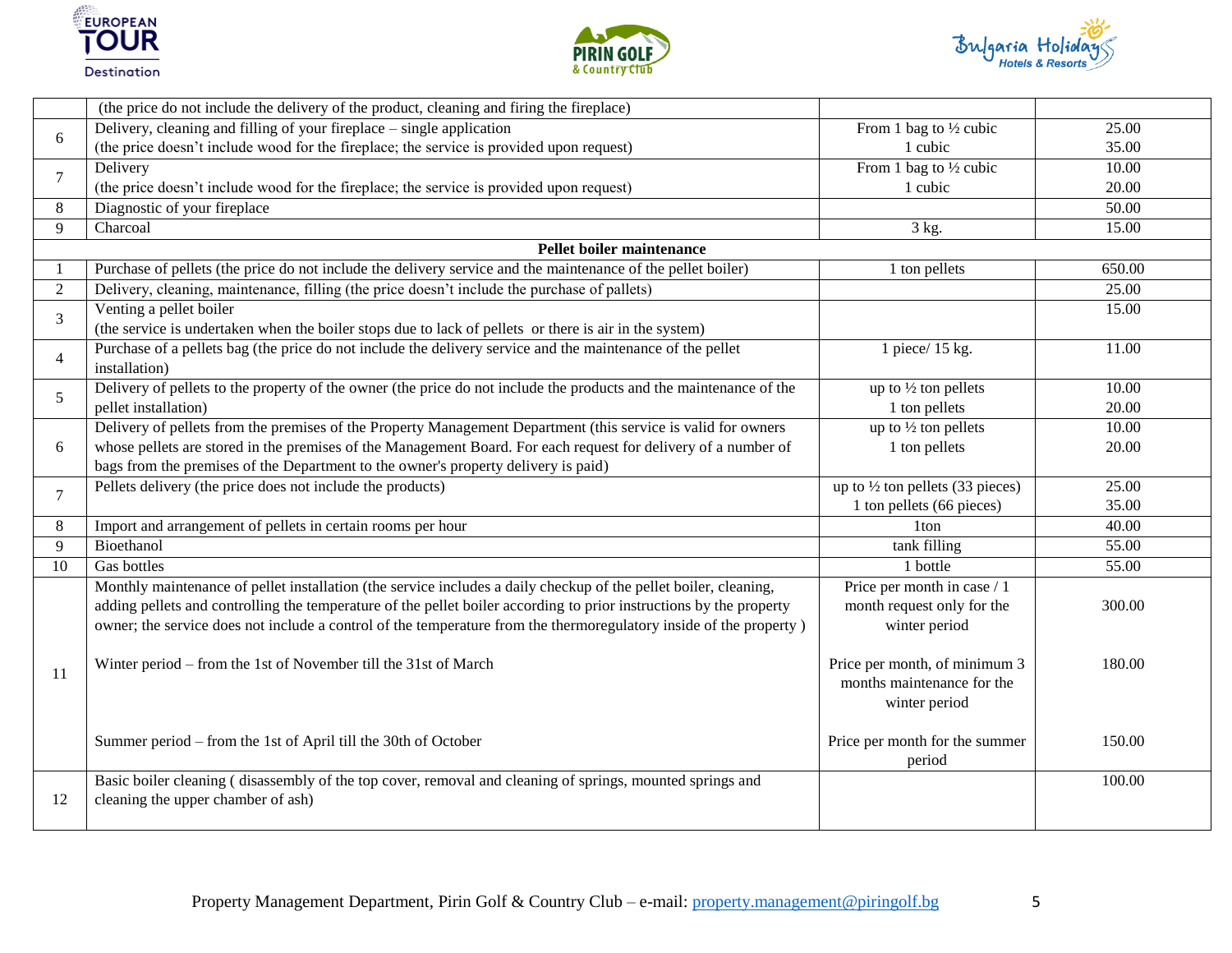





<span id="page-5-3"></span><span id="page-5-2"></span><span id="page-5-1"></span><span id="page-5-0"></span>

|                 | Additional options regarding your car                                                                |                |              |  |  |
|-----------------|------------------------------------------------------------------------------------------------------|----------------|--------------|--|--|
|                 | Help with car accumulator issues                                                                     | 1 hour         | 20.00        |  |  |
| $\overline{2}$  | Help with car tire issues                                                                            | 1 hour         | 20.00        |  |  |
| 3               | Charging an electric car                                                                             |                |              |  |  |
|                 | Help with your keys                                                                                  |                |              |  |  |
|                 | Spare key for a property, car or a safe                                                              |                | on agreement |  |  |
| $\overline{2}$  | Unlocking service for a property, car or a safe                                                      |                | on agreement |  |  |
|                 | <b>Internet/Printing/Copying Services</b>                                                            |                |              |  |  |
|                 | Copying (1 page)                                                                                     |                | 1.00         |  |  |
| 2               | Printing (1 page/both sides)                                                                         |                | 0.50/0.80    |  |  |
| 3               | Adjusting the settings of your laptop, PC and tablet                                                 |                | 40.00        |  |  |
| $\overline{4}$  | Diagnostics (visit a property from a specialist, reporting and offer repair)                         |                | 20.00        |  |  |
| 5               | Repair of equipment                                                                                  |                | on agreement |  |  |
| 6               | Purchase of router for wi-fi 100M (the service includes the product and set up by a technician)      |                | 70.00        |  |  |
| $\tau$          | Purchase of router for wi $-$ fi 1000M (the service includes the product and set up by a technician) |                | 120.00       |  |  |
| 8               | Purchase of tuner for a tv (the service includes the product and set up by a technician)             |                | 100.00       |  |  |
| 9               | Adjusting the settings of your Television tuner                                                      |                | 20.00        |  |  |
| 10              | Purchase of router for mediaconvertor (the service includes the product and set up by a technician)  |                | 70.00        |  |  |
| 11              | Coaxial cable                                                                                        |                | 10.00        |  |  |
| 12              | HDMI cable                                                                                           |                | 8.00         |  |  |
| 13              | Scart cable                                                                                          |                | 10.00        |  |  |
| 14              | <b>Bush</b>                                                                                          |                | 2.00         |  |  |
| 15              | Static real IP address                                                                               |                | 360.00       |  |  |
| $\overline{16}$ | Repair of cables in the panel                                                                        |                | 50.00        |  |  |
|                 | <b>Electric Services</b>                                                                             |                |              |  |  |
|                 | Changing of an energy-saving light bulb E27                                                          |                | 10.00        |  |  |
| $\overline{2}$  | Changing of a light bulbE27                                                                          |                | 5.00         |  |  |
| $\overline{3}$  | Changing of an energy-saving light bulbE14                                                           | $\overline{1}$ | 10.00        |  |  |
| $\overline{4}$  | Changing of a light bulbE14                                                                          | $\mathbf{1}$   | 5.00         |  |  |
| $5\overline{)}$ | Changing of a LED spotlight bulb                                                                     | $\mathbf{1}$   | 10.00        |  |  |
| 6               | Changing of a halogen spotlight bulb                                                                 | $\mathbf{1}$   | 5.00         |  |  |
| $\tau$          | Changing of a LED spotlight bulb G9                                                                  | $\overline{1}$ | 10.00        |  |  |
| 8               | Changing of a halogen spotlight bulb G9                                                              |                | 5.00         |  |  |
| 9               | Changing batteries of your apartments front-door lock/ Changing batteries in a remote control        |                | 10.00        |  |  |
| 10              | Changing of batteries or light bulbs bought by owners                                                |                | 10.00        |  |  |
| 11              | Instructions how to use electrical appliances                                                        |                | 20.00        |  |  |